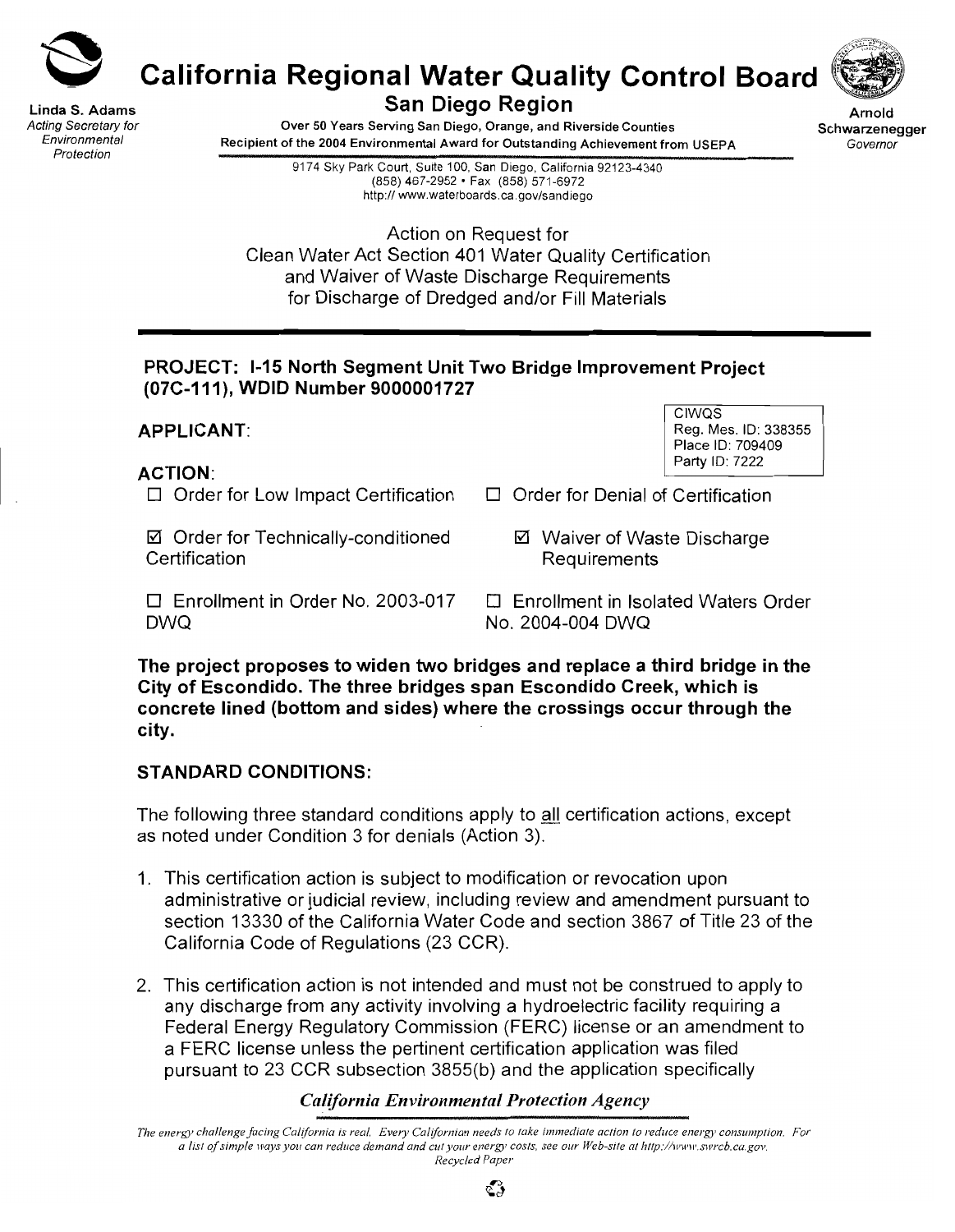identified that a FERC license or amendment to a FERC license for a hydroelectric facility was being sought.

3. The validity of any non-denial certification action (Actions 1 and 2) must be conditioned upon total payment of the full fee required under 23 CCR section 3833, unless otherwise stated in writing by the certifying agency.

# **ADDITIONAL CONDITIONS:**

**In** addition to the three standard conditions, the California Department of Transportation (Caltrans) must satisfy the following:

# **A. GENERAL CONDITIONS:**

- 1. This Certification expires five (5) years from the date of issuance.
- 2. Caltrans must, at all times, fully comply with the engineering plans, specifications and technical reports submitted to the California Regional Water Quality Control Board, San Diego Region (Regional Board), to support this 401 Water Quality Certification and all subsequent submittals required as part of this certification and as described in Attachment 1. The conditions within this certification must supersede any conflicting provisions within such plans submitted prior to the certification action.
- 3. During construction, Caltrans must maintain a copy of this certification at the project site so as to be available at all times to site personnel and agencies.
- 4. Caltrans must permit the Regional Board or its authorized representative at all times, upon presentation of credentials:
	- a. Entry onto project premises, including all areas on which wetland fill or wetland mitigation is located or in which records are kept.
	- b. Access to copy any records required to be kept under the terms and conditions of this certification.
	- c. Inspection of any treatment equipment, monitoring equipment, or monitoring method required by this certification.
	- d. Sampling of any discharge or surface water covered by this Order.
- 5. Caltrans must notify the Regional Board within 24 hours of any unauthorized discharge, including hazardous or toxic materials, to waters of the U.S. and/or State; measures that were implemented to stop and contain the discharge; measures implemented to clean-up the discharge; the volume and type of materials discharged and recovered; and additional best management practice (BMPs) or other measures that will be implemented to prevent future discharges.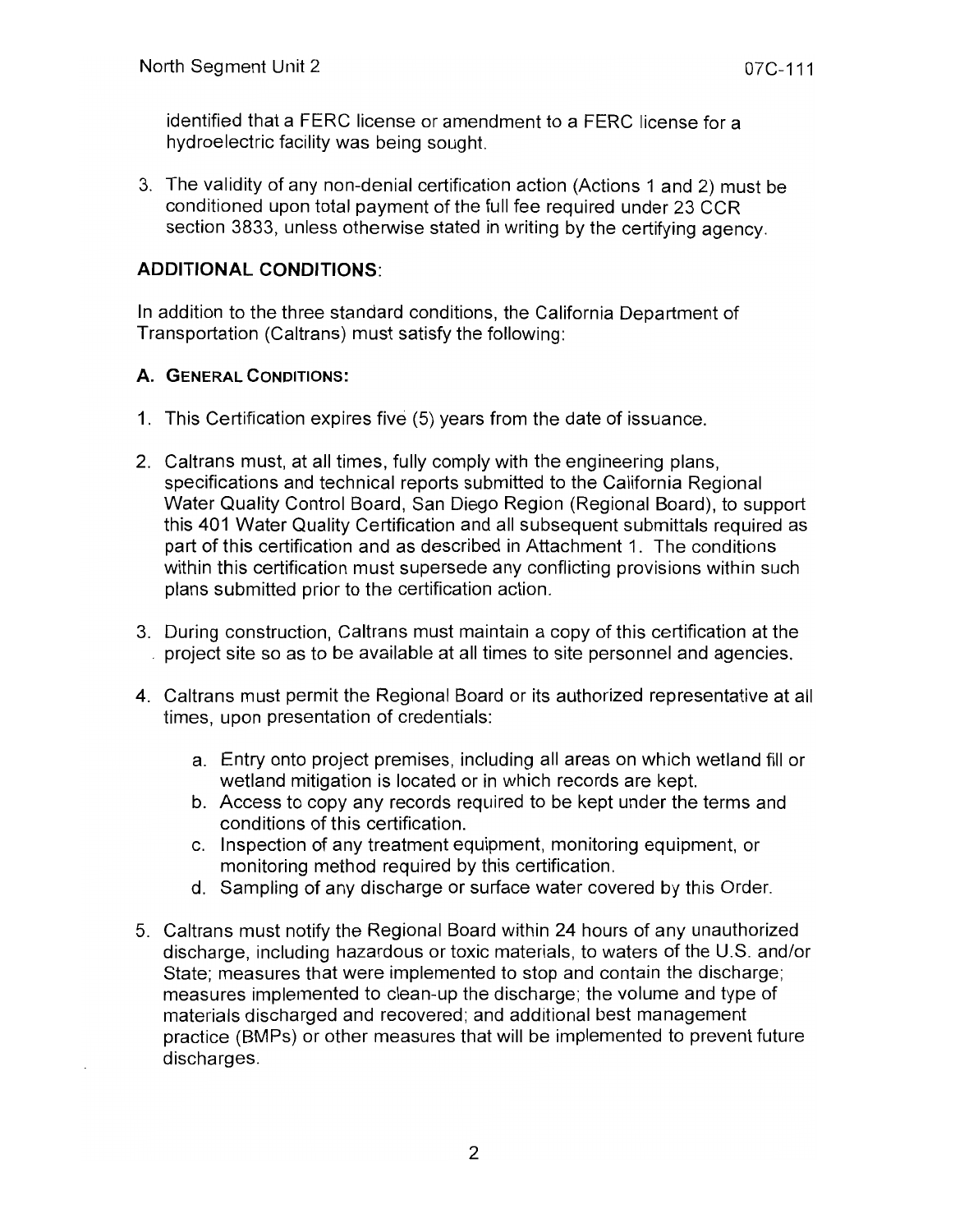- 6. Caltrans must, at all times, maintain appropriate types and sufficient quantities of materials onsite to contain any spill or inadvertent release of materials that may cause a condition of pollution or nuisance if the materials reach waters of the U.S. and/or State.
- 7. In the event of any violation or threatened violation of the conditions of this certification, the violation or threatened violation must be subject to any remedies, penalties, process or sanctions as provided for under State law. For purposes of section 401(d) of the Clean Water Act, the applicability of any State law authorizing remedies, penalties, process or sanctions for the violation or threatened violation constitutes a limitation necessary to assure compliance with the water quality standards and other pertinent requirements incorporated into this certification.
- 8. In response to a suspected violation of any condition of this certification, the Regional Board may require the holder of any permit or license subject to this certification to furnish, under penalty of perjury, any technical or monitoring reports the Regional Board deems appropriate, provided that the burden, including costs, of the reports must bear a reasonable relationship to the need for the reports and the benefits to be obtained from the reports.
- 9. In response to any violation, or anticipated violation of the conditions of this certification, the Regional Board may add to or modify the conditions of this certification as appropriate to ensure compliance.

## B. PROJECT CONDITIONS:

- 1. Prior to the start of the project Caltrans must educate all personnel on the requirements in this certification, pollution prevention measures, spill response, and BMP implementation and maintenance.
- 2. Caltrans must notify the Regional Board in writing at least 5 days prior to the actual commencement of dredge, fill, and discharge activities.
- 3. Caltrans must comply with the requirements of State Water Resources Control Board Water Quality Order No. 99-06-DWQ, NPDES No. CAS000003, the NPDES Permit for Statewide Storm Water Permit and Waste Discharge Requirements (WDRs) for the State of California, Department of Transportation (Caltrans), July 1999.
- 4. Discharges of concentrated flow during construction or after completion must not cause downstream erosion or damage to properties or stream habitat.
- 5. Water containing mud, silt, or other pollutants from equipment washing or other activities, must not be discharged to waters of the United States and/or the State or placed in locations that may be subjected to storm flows.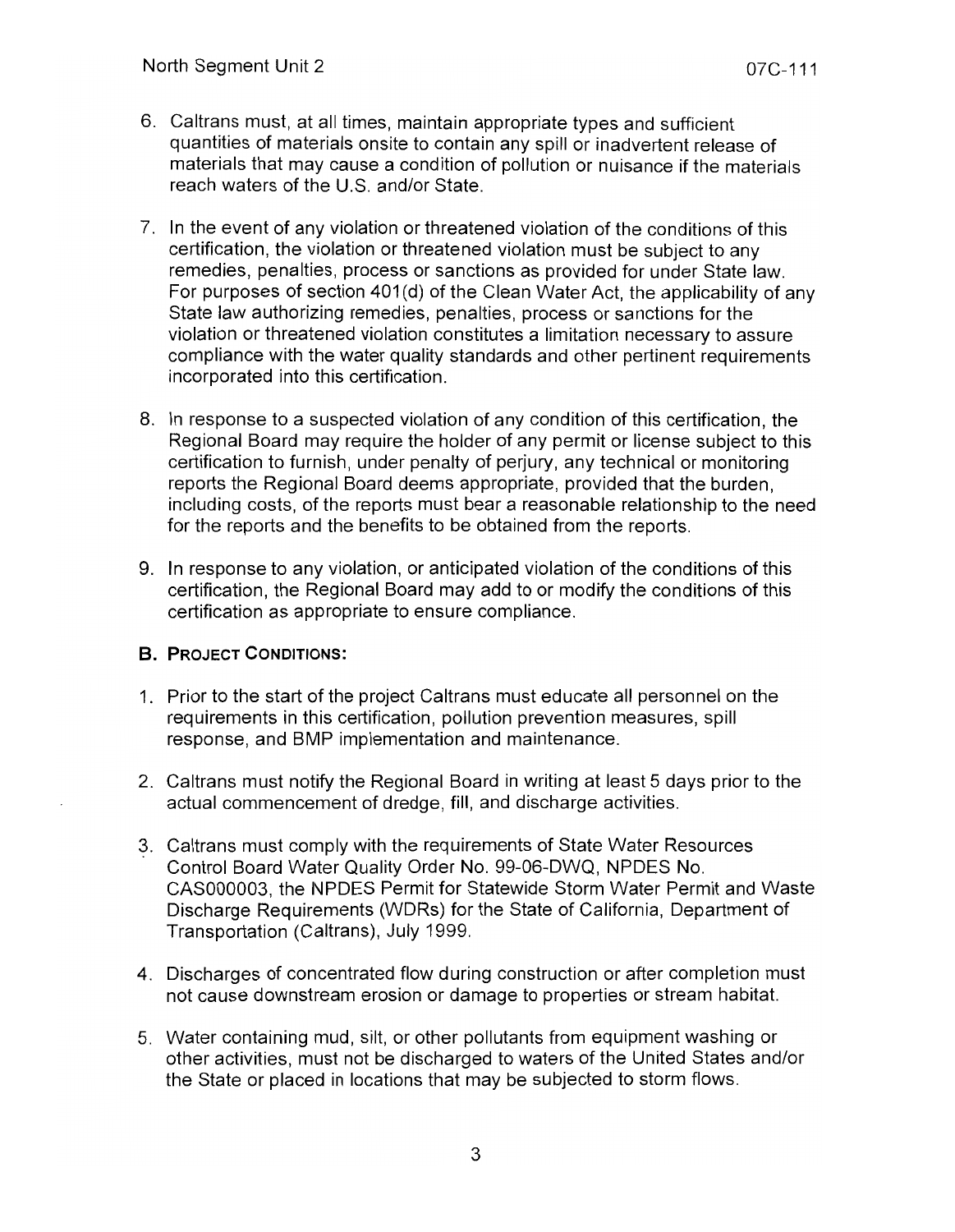- 6. All surface waters, including ponded waters, must be diverted away from areas undergoing grading, construction, excavation, vegetation removal, and/or any other activity which may result in a discharge to the receiving water. Diversion activities must not result in the degradation of beneficial uses or exceedance of water quality objectives of the receiving waters. Any temporary dam or other artificial obstruction constructed must only be built from materials such as clean gravel which will cause little or no siltation. Normal flows must be restored to the affected stream immediately upon completion of work at that location.
- 7. Substances hazardous to aquatic life including, but not limited to, petroleum products, raw cement/concrete, asphalt, and coating materials, must be prevented from contamintating the soil and/or entering waters of the United States and/or State. BMPs must be implemented to prevent such discharges during each project activity involving hazardous materials.

# **C. STREAM PHOTO DOCUMENTATION PROCEDURE:**

**1.** Caltrans must conduct photo documentation of the project site, including all areas of permanent and temporary impact, prior to and after project construction, and mitigation areas, including all areas of permanent and temporary impact, prior to and after project construction.

# **D. REPORTING:**

- 1. All information requested in this Certification is pursuant to California Water Code (CWC) section 13267. Civil liability may be administratively imposed by the Regional Board for failure to furnish requested information pursuant to CWC section 13268.
- 2. All reports and information submitted to the Regional Board must be submitted in both hardcopy and electronic format, with a cover referencing the subject project and certification number.
- 3. Caltrans must submit a report to the Regional Board within 30 days of completion of the project. The report should include as-built drawings no bigger than 11" x 17" and photos of the completed project.
- 4. All applications, reports, or information submitted to the Regional Board must be signed and certified as follows:

"1 certify under penalty of law that I have personally examined and am familiar with the information submitted in this document and all attachments and that, based on my inquiry of those individuals immediately responsible for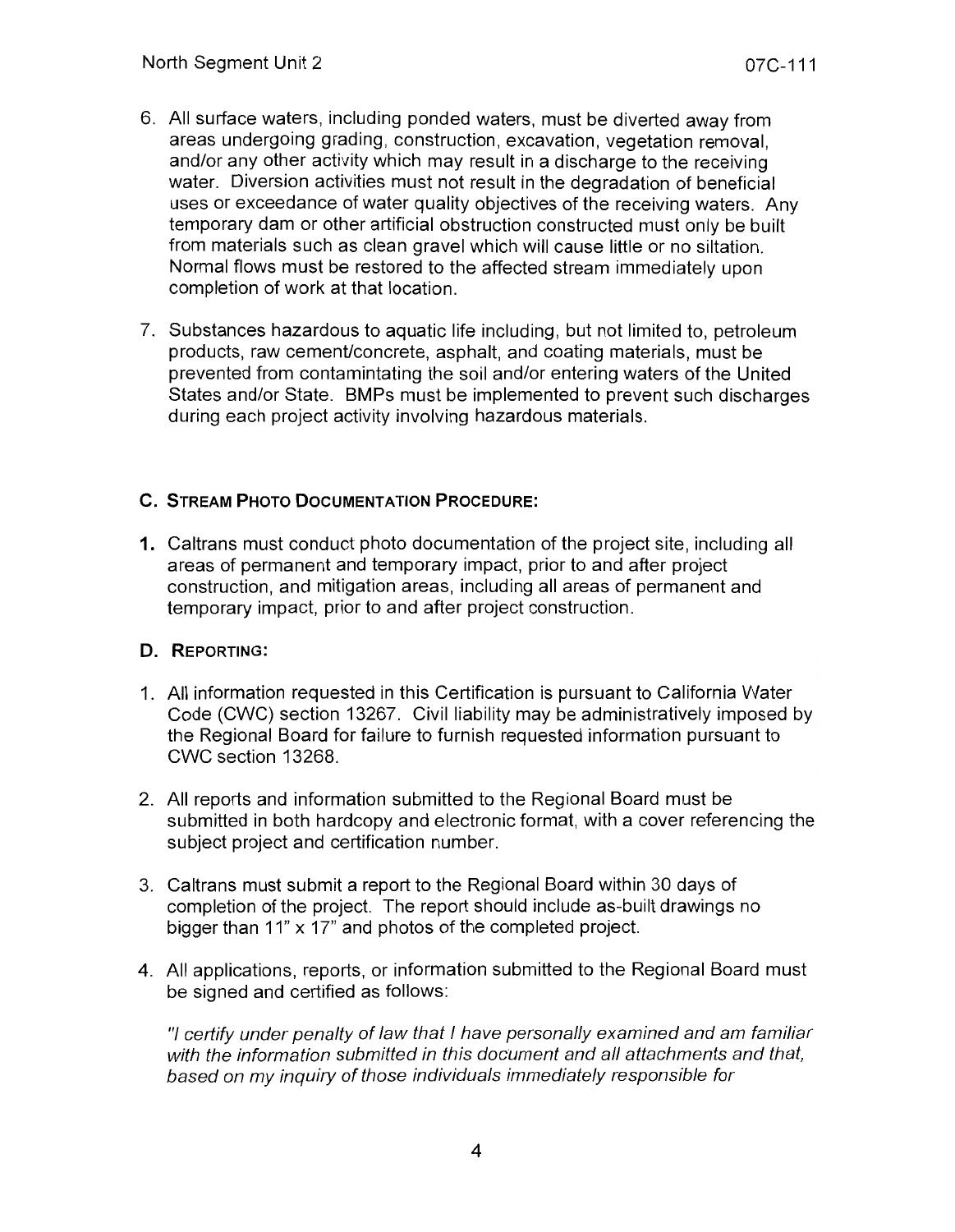obtaining the information, I believe that the information is true, accurate, and complete. I am aware that there are significant penalties for submitting false information, including the possibility of fine and imprisonment. "

5. Caltrans must submit reports required under this certification, or other information required by the Regional Board, to:

Executive Officer California Regional Water Quality Control Board San Diego Region Attn: 401 Certification; Project No. 07C-111 9174 Sky Park Court, Suite 100 San Diego, California 92123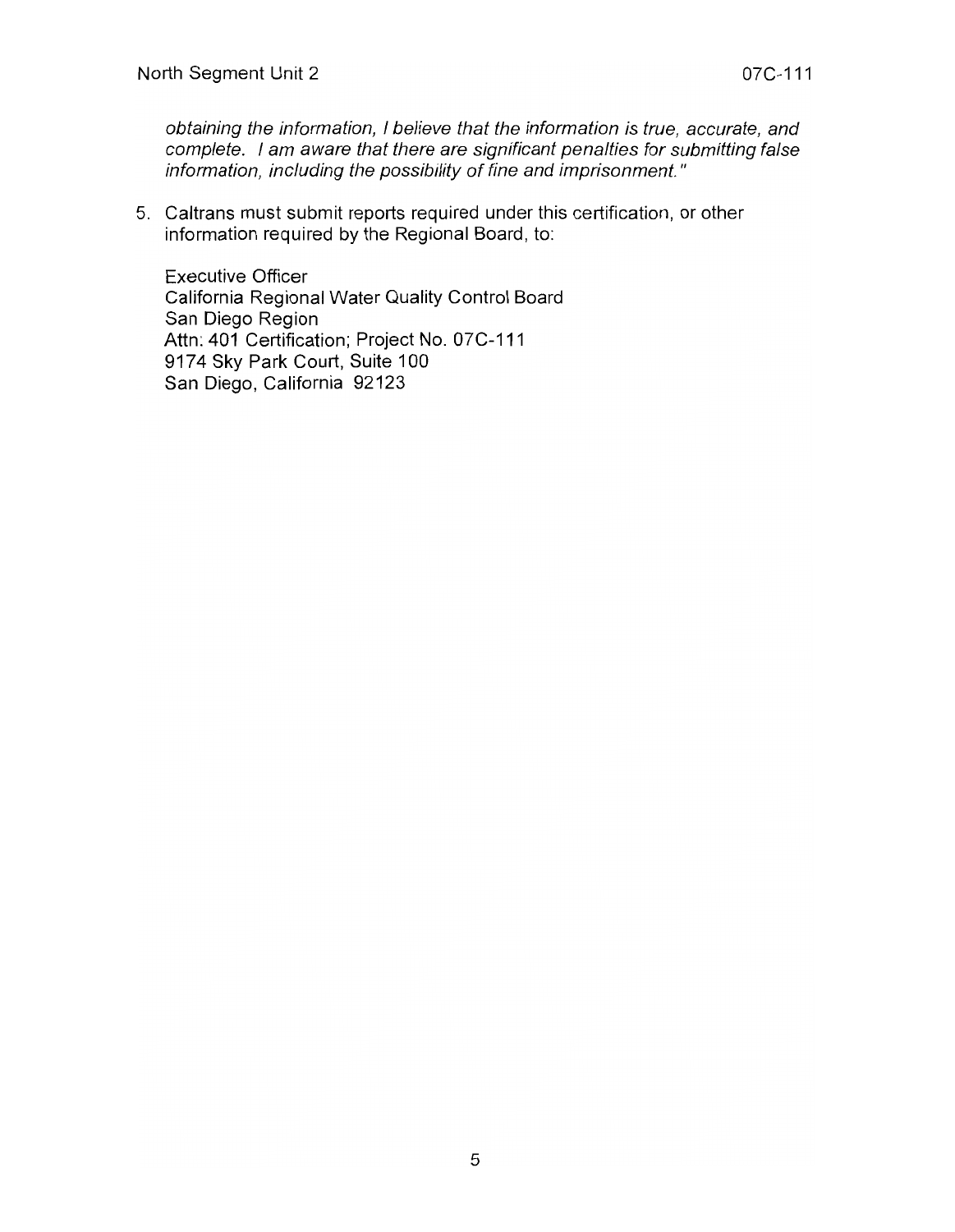# **PUBLIC NOTIFICATION OF PROJECT APPLICATION:**

On December 12, 2007 receipt of the project application was posted on the Regional Board web site to serve as appropriate notification to the public.

# **REGIONAL WATER QUALITY CONTROL BOARD CONTACT PERSON:**

Christopher Means California Regional Water Quality Control Board, San Diego Region 9174 Sky Park Court, Suite 100 San Diego, CA 92123 858-637-5581 cmeans@waterboards.ca.gov

## **WATER QUALITY CERTIFICATION:**

I hereby certify that the proposed discharge from 1-15 North Segment Unit Two Bridge Improvement Project (07C-111), WDID Number 9000001727, will comply with the applicable provisions of sections 301 ("Effluent Limitations"), 302 ("Water Quality Related Effluent Limitations"), 303 ("Water Quality Standards and Implementation Plans"), 306 ("National Standards of Performance"), and 307 ("Toxic and Pretreatment Effluent Standards") of the Clean Water Act. This discharge is also regulated under California Regional Water Quality Control Board, San Diego Region, Waiver of Waste Discharge Requirements (Waiver Policy) No. 17. Please note that this waiver is conditional and, should new information come to our attention that indicates a water quality problem, the Regional Board may issue waste discharge requirements at that time. Except insofar as may be modified by any preceding conditions, all certification actions are contingent on (a) the discharge being limited and all proposed mitigation being completed in strict compliance with the applicants' project description and/or on the attached Project Information Sheet, and (b) on compliance with all applicable requirements of the Regional Water Quality Control Board's Water Quality Control Plan (Basin Plan).

/~) :) . / <sup>J</sup>:/;./ I=~-J,. 'J . /. ",.,/1. *iy* - (/f--' ul/ii/l~

JOHN H. ROBERTUS Executive Officer Regional Water Quality Control Board

- Attachments: 1. Project Information
	- 2. Distribution List
	- 3. Location Map
	- 4. Site Photos

 $\frac{12/2}{\sqrt{200}}$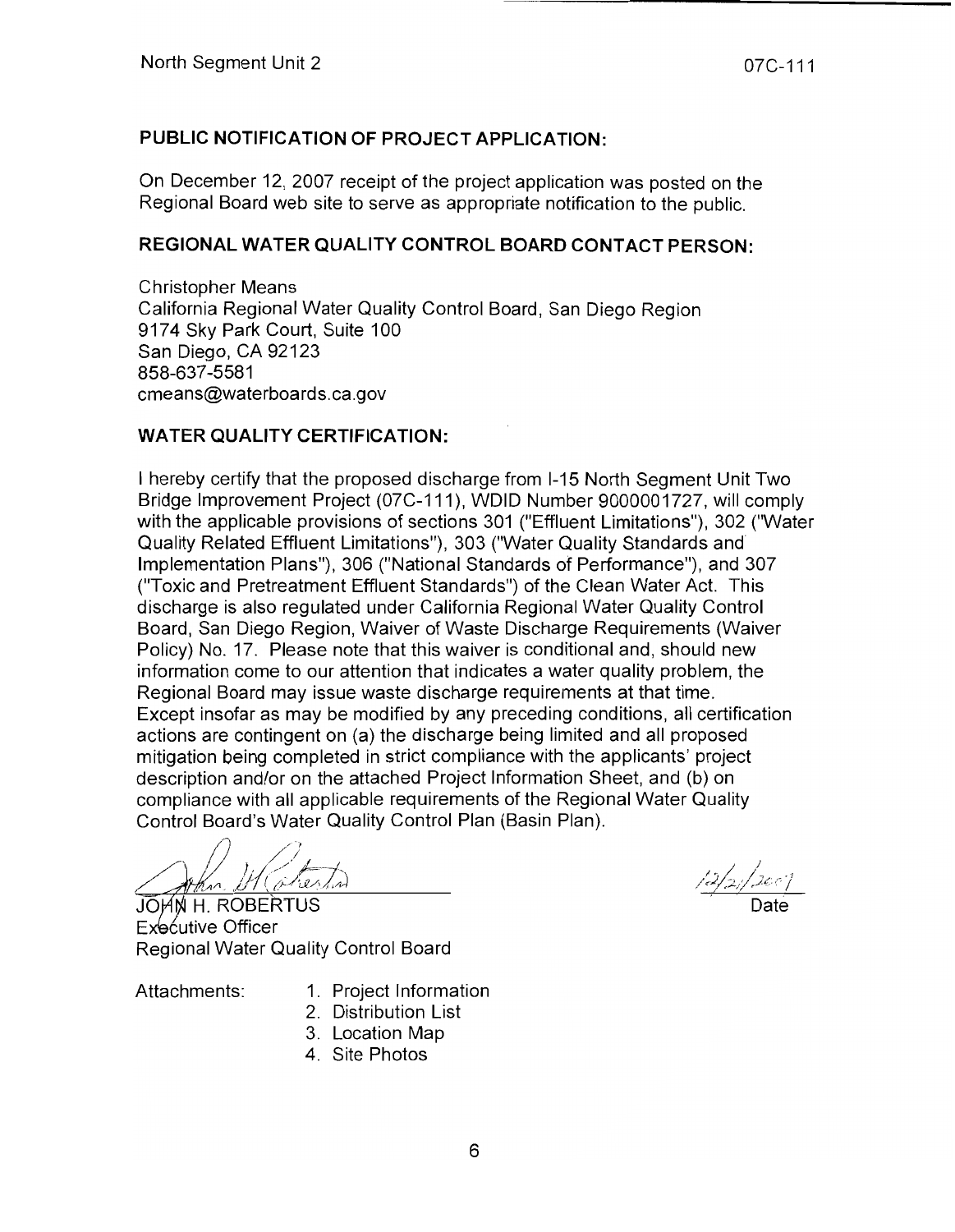### **ATTACHMENT 1 PROJECT INFORMATION**

 $\sim 10^{-10}$ 

| Applicant:                                                    | Mr. Andrew Rice<br>Project Manager<br>Caltrans District 11, MS-311<br>4050 Taylor Street<br>San Diego, CA 92110                                                                                                                                                                                                                                                                                                                                                                                          |
|---------------------------------------------------------------|----------------------------------------------------------------------------------------------------------------------------------------------------------------------------------------------------------------------------------------------------------------------------------------------------------------------------------------------------------------------------------------------------------------------------------------------------------------------------------------------------------|
| Applicant<br>Representatives:                                 | Mr. Bruce April<br>$\sim$ Chief, Environmental Stewardship<br>Caltrans District 11, MS-242<br>4050 Taylor Street<br>San Diego, CA 92110                                                                                                                                                                                                                                                                                                                                                                  |
| Project Name:                                                 | $\geq$ 1-15 Managed Lanes North Segment Unit 2                                                                                                                                                                                                                                                                                                                                                                                                                                                           |
| Project Location:                                             | The project is located on Interstate 15 approximately 1 mile south of<br>the junction with State Route 78. The project is located on the<br>USGS Escondido Quad map, Section N/A, Township 12S, Range<br>2W.                                                                                                                                                                                                                                                                                             |
| Type of Project:                                              | $\mathcal{L}$ Bridge improvement and replacement                                                                                                                                                                                                                                                                                                                                                                                                                                                         |
| <b>Project Description:</b>                                   | The project proposes improve three existing bridges, that in a row,<br>$\epsilon$ cross Escondido Creek. In the project area the creek is lined with<br>concrete on bottom and sides. The north and southbound bridges<br>would be widened to accommodate the managed lanes. The<br>southbound interstate I-15 off-ramp to Valley parkway would be<br>replaced with a widened bridge and realigned to the west. The<br>abutments for the widened bridges would be constructed outside of<br>the channel. |
|                                                               | Temporary impacts to the channel would result from the placement<br>of falsework piles in the channel bottom. After construction is<br>complete the piles would be cut off below the surface of the channel<br>bottom, and the holes back-filled with concrete.                                                                                                                                                                                                                                          |
| Federal Agency/Permit:                                        | U.S. Army Corps of Engineers §404, Nationwide Permit 14 (non-<br>reporting), Robert Smith                                                                                                                                                                                                                                                                                                                                                                                                                |
| <b>Other Required</b><br>Regulatory Approvals:                | California Department of Fish and Game Section 1602 Streambed<br>Alteration Agreement, Tamara Spear                                                                                                                                                                                                                                                                                                                                                                                                      |
| California Environmental<br>Quality Act (CEQA)<br>Compliance: | On March 27, 2003 Caltrans approved a mitigated negative<br>declaration for the project (SCH # 200201112)                                                                                                                                                                                                                                                                                                                                                                                                |
| Receiving Water:                                              | Escondido Creek, Carlsbad HU (904.00), Escondido Creek HA                                                                                                                                                                                                                                                                                                                                                                                                                                                |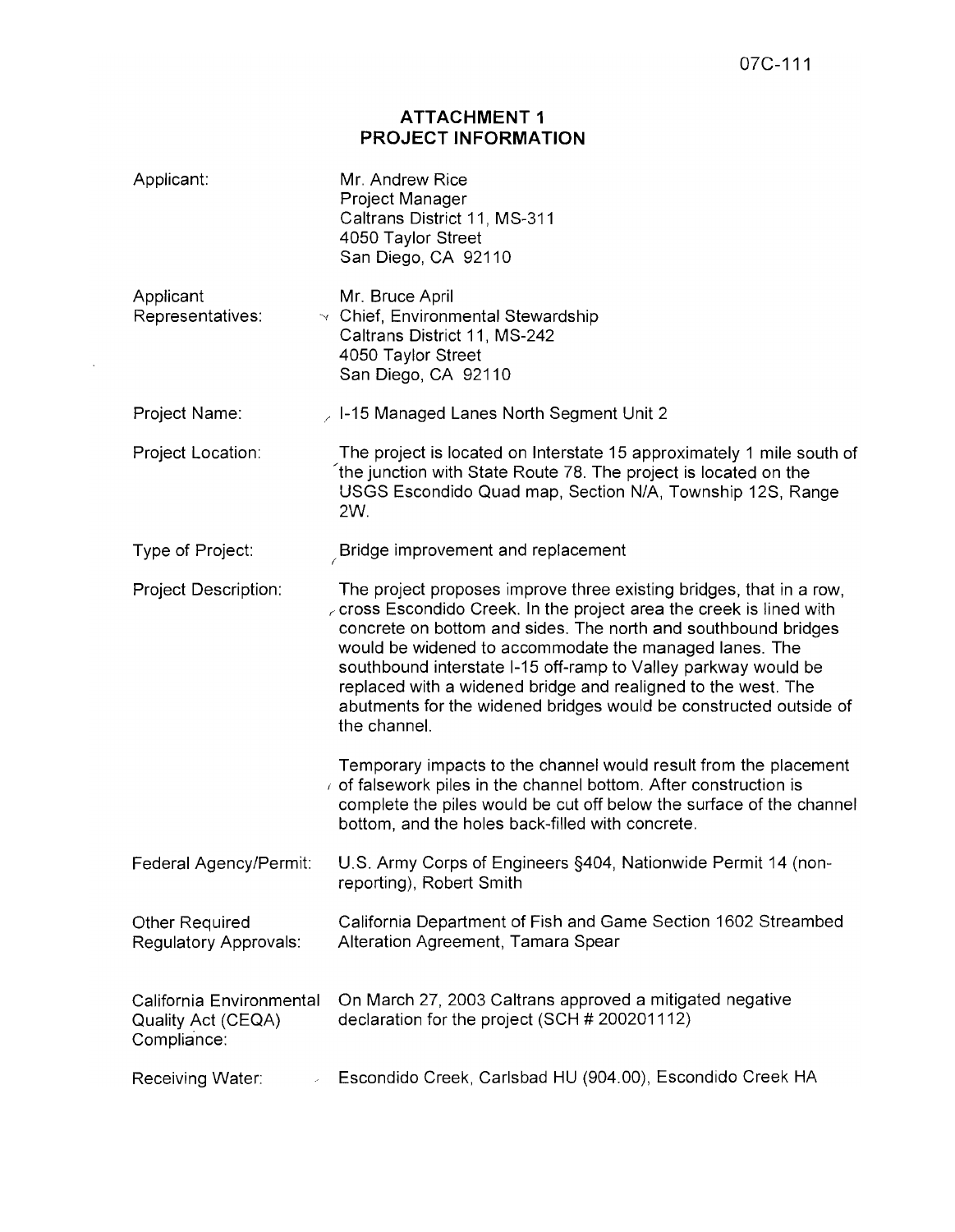|                                                                                     | 07C-111                                                                                                                                                                                                                                                                                                                                                                                                                                                                                                                                                                 |
|-------------------------------------------------------------------------------------|-------------------------------------------------------------------------------------------------------------------------------------------------------------------------------------------------------------------------------------------------------------------------------------------------------------------------------------------------------------------------------------------------------------------------------------------------------------------------------------------------------------------------------------------------------------------------|
|                                                                                     | (904.60), Escondido HAS (4.62)                                                                                                                                                                                                                                                                                                                                                                                                                                                                                                                                          |
| Affected Waters of the<br><b>United States:</b>                                     | Temporary impacts to unvegetated streambed (0.01 acre, 104<br>linear feet)                                                                                                                                                                                                                                                                                                                                                                                                                                                                                              |
| Dredge Volume:                                                                      | n/a                                                                                                                                                                                                                                                                                                                                                                                                                                                                                                                                                                     |
| <b>Related Projects</b><br>Implemented/to be<br>Implemented by the<br>Applicant(s): | I-15 Managed Lanes project                                                                                                                                                                                                                                                                                                                                                                                                                                                                                                                                              |
| Compensatory<br>Mitigation:                                                         | The project will result in temporary impacts to a concrete lined<br>creek. Temporary impacts will be restored to pre-existing<br>conditions and therefore no compensatory mitigation is<br>proposed.                                                                                                                                                                                                                                                                                                                                                                    |
| <b>Best Management</b><br>Practices (BMPs):                                         | During construction, this project will comply with the BMP<br>requirements stipulated in the State Water Resources Control<br>Board Order No. 99-08-DWQ, the NPDES General Permit for<br>Storm Water Discharges Associated with Construction<br>Activity, and the requirements of State Water Resources<br>Control Board Water Quality Order No. 99-06-DWQ, NPDES<br>No. CAS000003, the NPDES Permit for Statewide Storm<br>Water Permit and Waste Discharge Requirements (WDRs) for<br>the State of California, Department of Transportation<br>(Caltrans), July 1999. |
| <b>Public Notice:</b>                                                               | On December 12, 2007 receipt of the project application was<br>posted on the Regional Board web site to serve as<br>appropriate notification to the public.                                                                                                                                                                                                                                                                                                                                                                                                             |
| Fees:                                                                               | Total Due: \$519.35<br>Total Paid: \$519.35 (check No. 211067)                                                                                                                                                                                                                                                                                                                                                                                                                                                                                                          |
| CIWQS:                                                                              | Regulatory Measure ID: 338355<br>Place ID: 709409<br>Party ID: 7222                                                                                                                                                                                                                                                                                                                                                                                                                                                                                                     |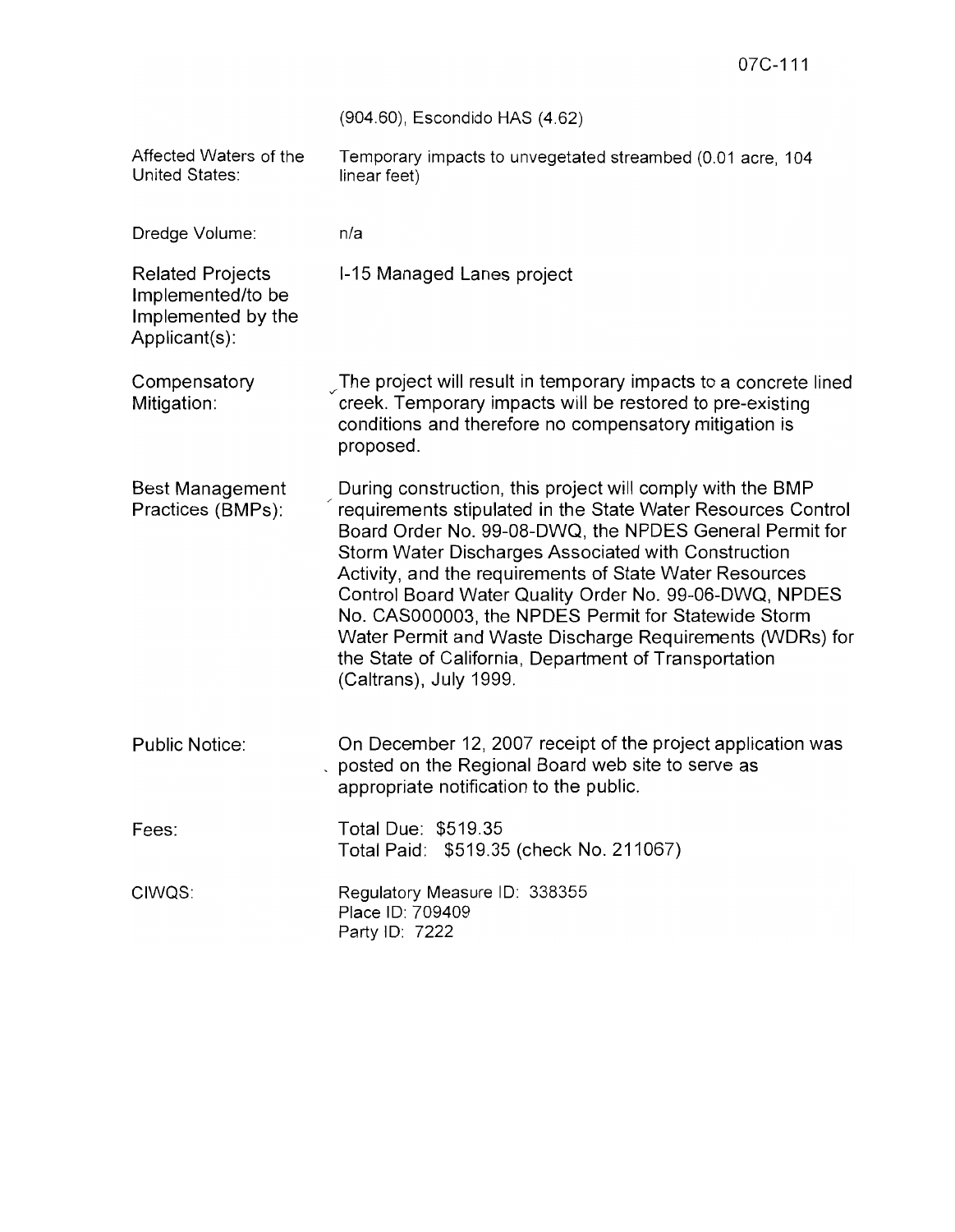#### 07C-111

### **ATTACHMENT 2 DISTRIBUTION LIST**

Ms. Tamara Spear California Department of Fish and Game South Coast Region 4949 Viewridge Avenue San Diego, CA 92123

State Water Resources Control Board Division of Water Quality 401 Water Quality Certification and Wetlands Unit P.O. Box 100 Sacramento, CA 95812-0100

Mr. Bruce April Chief, Environmental Stewardship Caltrans District 11, MS-242 4050 Taylor Street San Diego, CA 92110

Mr. Robert Smith U.S. Army Corps of Engineers, Regulatory Branch 16885 W. Bernardo Dr., Suite 300 A San Diego, CA 92127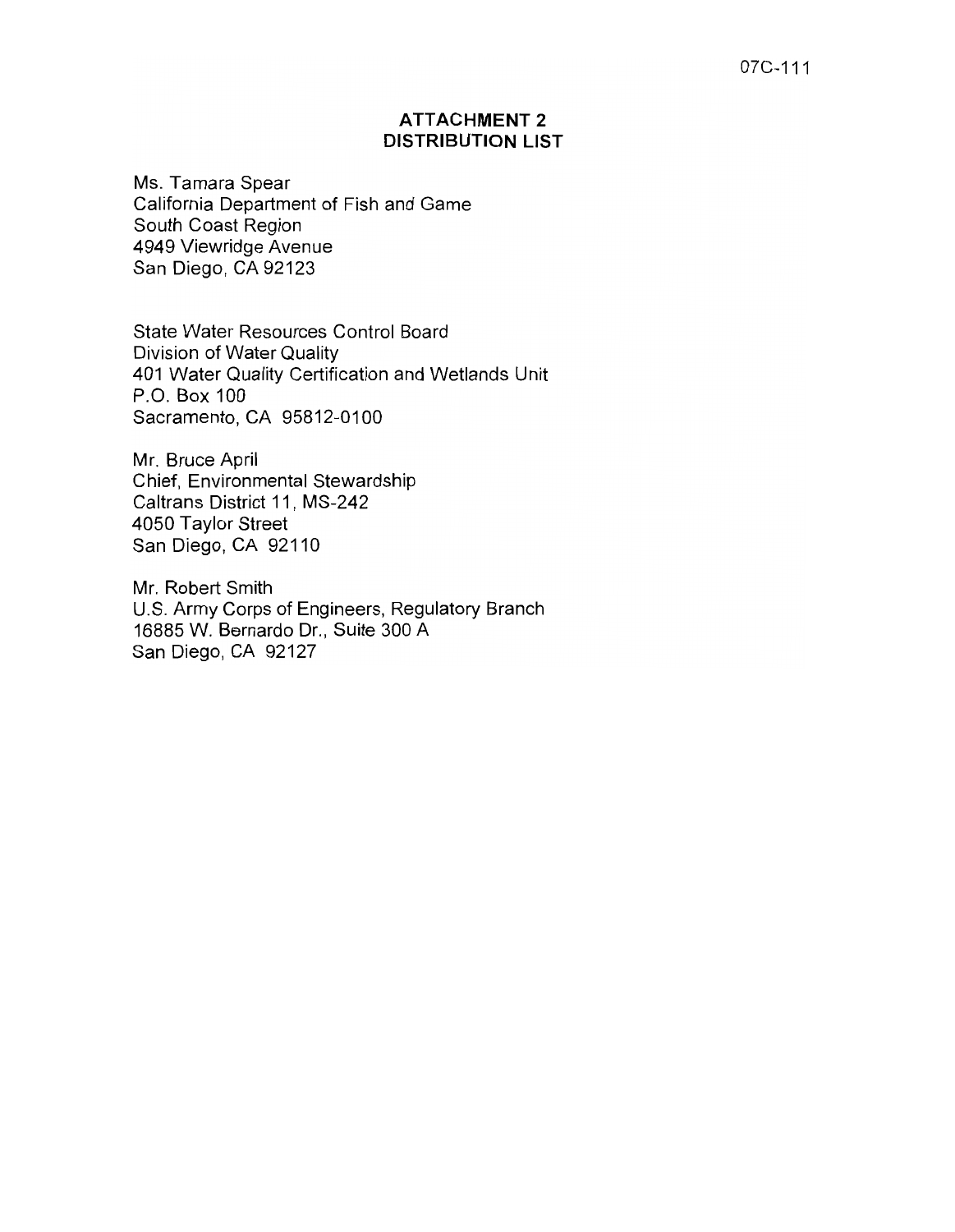

California Department of Transportation EA 2T0821, 1l-SD-15, PM R30.0-R31.5

Widen southbound/northbound bridges and replace/realign the southbound off-ramp to Valley Parkway. All three bridges cross Escondido Creek Flood Control Channel.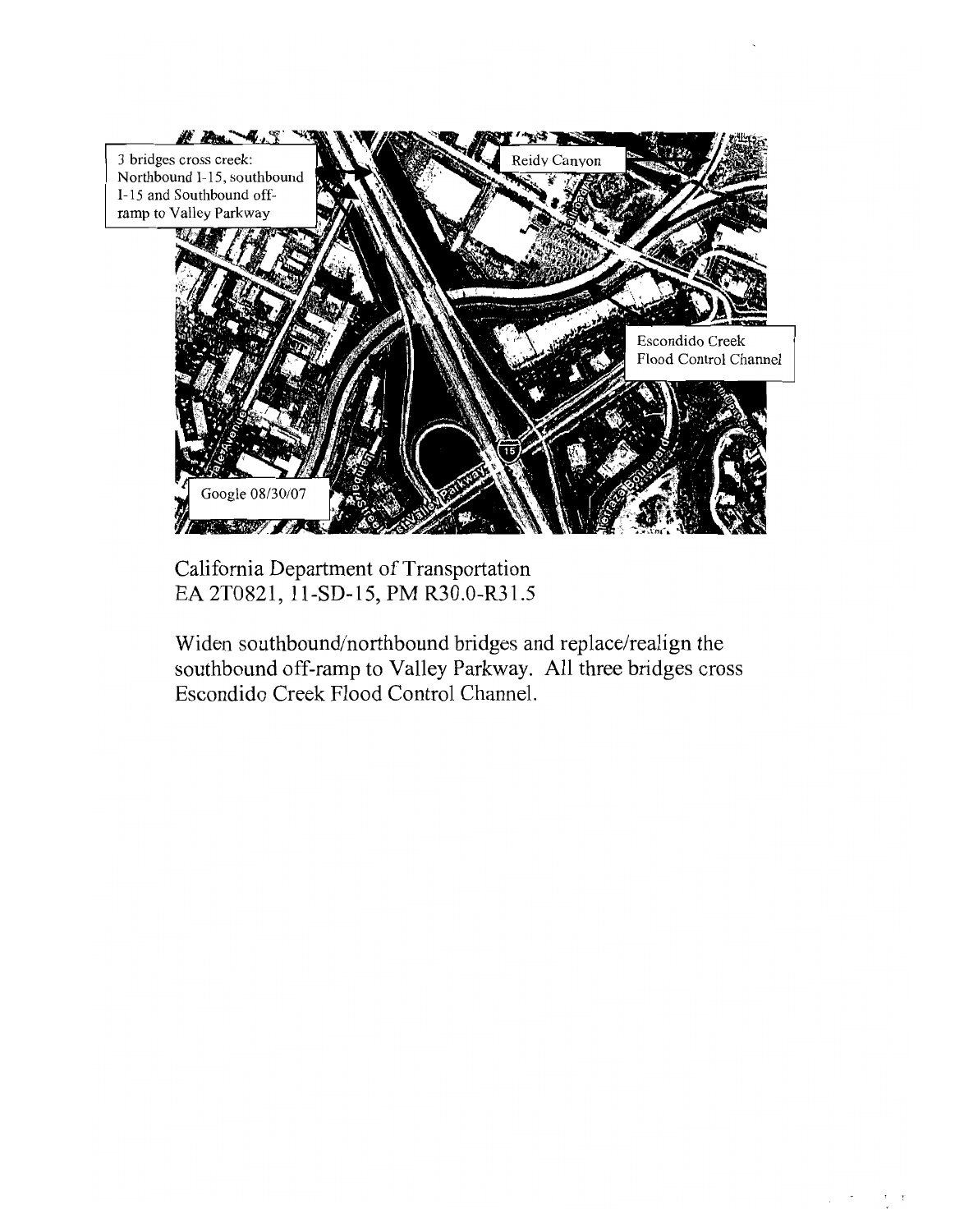

Three bridges crossing Escondido Creek Flood Control Channel